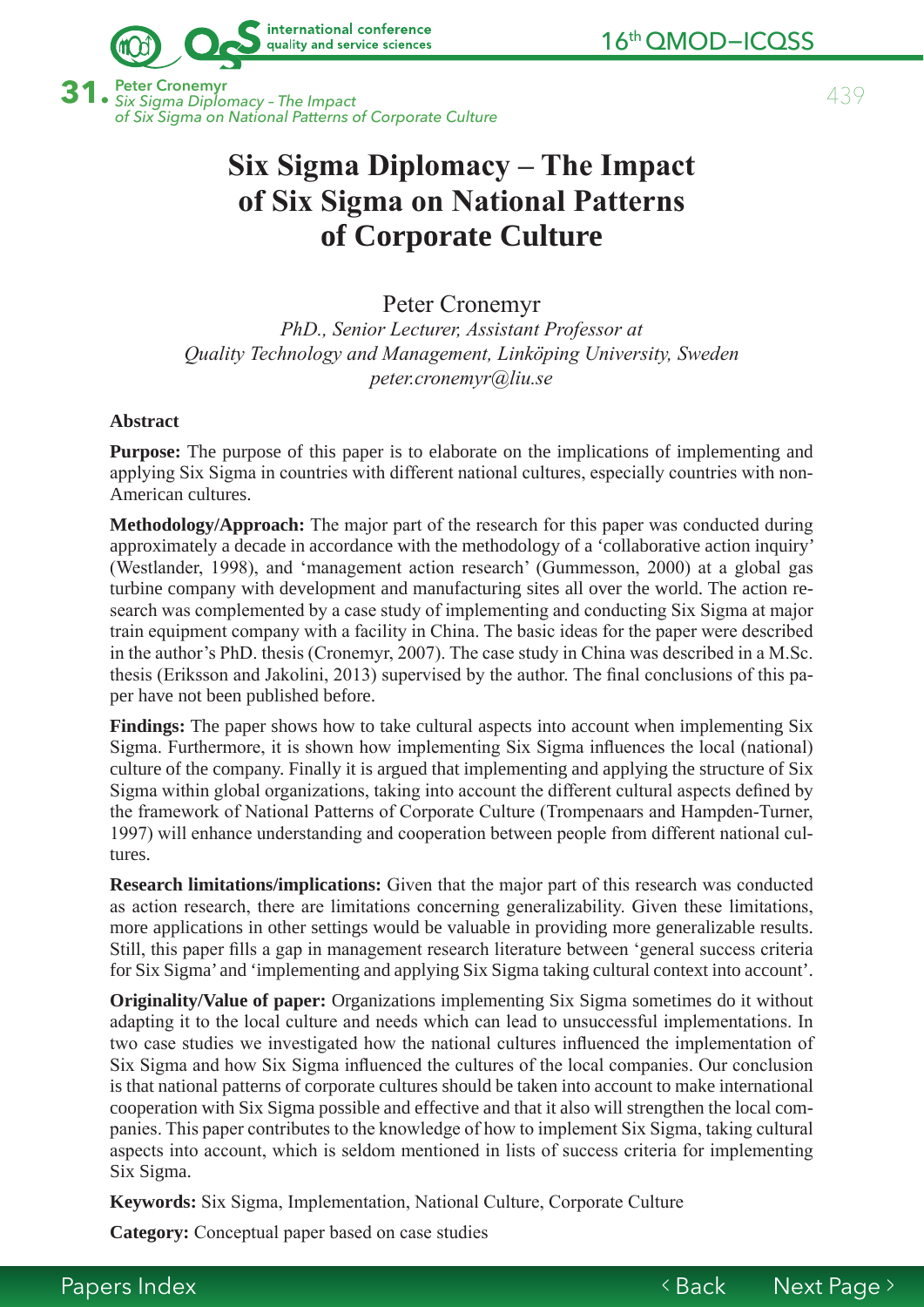

16<sup>th</sup> QMOD-ICQSS

**31.** 440 Peter Cronemyr *Six Sigma Diplomacy – The Impact* of Six Sigma on National Patterns of Corporate Culture

## **Introduction**

The improvement methodology of Six Sigma is a mix of Japanese and American influences. Motorola took the improvement methods of Japanese companies and moulded them into an American 'hit-the-target' project management model (Chadwick, 2007). While several American companies had failed with 'Japanese' TQM initiatives, many of the companies that adopted the more American Six Sigma methodology were a huge success in the 1990s. Today Six Sigma has become an integral part of many organisation's management culture (Antony and Banuelas,  $2002$ ).

European companies tried to follow the success of the American Six Sigma implementations, but there was resistance from some companies and scholars, who preferred the 'Japanese' TQM methods already in use to the new 'American' Six Sigma approach. They felt that 'soft' customer relations were given lower priority than 'hard' business benefit results. Six Sigma was 'too American'. Eventually something called 'European Six Sigma' emerged, claiming to be 'softer' in its design (Magnusson, Kroslid and Bergman, 2003).

So what are we talking about here? Japanese, American and European cultures; Are these relevant to implementing such a well-structured improvement methodology as Six Sigma?

From our own experience we found that the national culture seems to influence the way Six Sigma is implemented and applied. In cooperation within global companies acting in several countries, this would probably need to be considered.

The purpose of this paper is to elaborate on the implications of implementing and applying Six Sigma in countries with different national cultures, especially countries with non-American cultures.

The research questions that we investigate in the analysis of the conducted case studies are:

- How do *national cultures influence* implementation and application of Six Sigma?
- How could *understanding of national cultures* help to implement and apply Six Sigma in international cooperation within global companies?
- How do implementation and application of Six Sigma in international cooperation within global companies *influence the national cultures*?

We would like to put forward the following somewhat frivolous question, summarizing the three research questions:

• Could 'Six Sigma diplomacy' be used to enhance understanding and cooperation between people from different national cultures?

#### **Methodology**

The research for this paper was conducted during approximately a decade in accordance with the methodology of a 'collaborative action inquiry' (Westlander, 1998), which seeks to integrate the social sciences with organizational knowledge to generate actionable scientific knowledge. It is also described by Gummesson (2000) as 'management action research'. The major part of the development work was carried out at a global gas turbine company with development and manufacturing sites all over the world, where the author was employed during thirteen years as a Business Excellence Manager, Black Belt and eventually Master Black Belt, implementing and conducting Six Sigma in several countries. The action research was complemented by a case study, by two Swedish M.Sc. students, of implementing and conducting Six Sigma at major train equipment company with a facility in China. The basic ideas for the paper were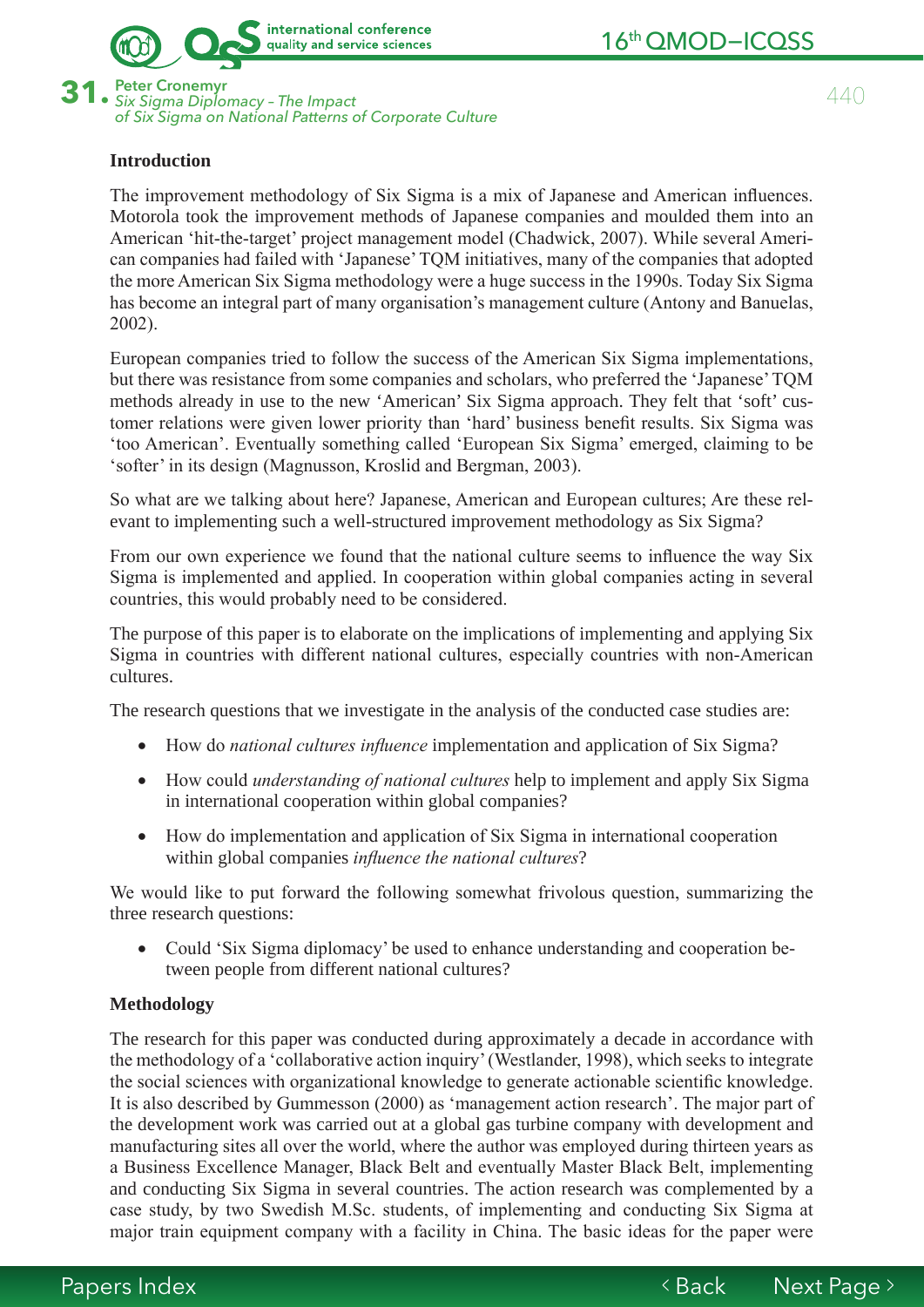

441

**Peter Cronemyr** 31 · Six Sigma Diplomacy - The Impact of Six Sigma on National Patterns of Corporate Culture

> described in the author's PhD, thesis (Cronemyr, 2007). The case study in China was described in a M.Sc. thesis (Eriksson and Jakolini, 2013) supervised by the author. The final conclusions of this paper have not been published before.

### Theory and previous research

#### Six Sigma

The widespread process improvement methodology of Six Sigma was introduced by Bill Smith at Motorola in the 1980s (Chadwick, 2007) and made famous when implemented by John F. 'Jack' Welch at General Electric (GE) in the 1990s (Eckes, 2001). Based on Japanese improvement methods, Six Sigma was designed to fit an American corporate culture. Since then, Six Sigma has spread far and wide and is now used by many companies around the world. Even though Six Sigma is a very structured method, each company has to adapt it to adopt it as something that fits the culture of the specific company and country.

Six Sigma is in essence a structured way of solving problems in an existing process based on analysis of real process data, *i.e.* facts (see e.g. Magnusson, Kroslid and Bergman, 2003). Motorola called the procedure MAIC, which at GE became DMAIC, for Define, Measure, Analyse, Improve and Control; for the phases of the Six Sigma process. One could argue that DMAIC is nothing new but a set of long well known tools but, on the other hand, without Six Sigma these tools would probably still be in the possession of a limited number of people. What makes DMAIC into something new is rather the structuring of the individual tools to the process itself, which is basically the Shewhart cycle (Shewhart, 1931, 1939), also known as the PDSA cycle for Plan, Do, Study, Act (Bergman and Klefsjö, 2010), put into the context of a project management model. The DMAIC process may also be regarded as a short version of the Quality Story which was developed in Japan in the 1960s (Dahlgaard et al., 1998; Dahlgaard and Dahlgaard-Park, 2006).

Six Sigma is often referred to as a 'statistical method' (i.e. a quantitative method), because decisions are made on the basis of statistical analysis of quantitative data. That is only one part of the truth. Another part that should not be forgotten – especially in Six Sigma implementation and training – is that, without qualitative methods, Six Sigma does not work. The alternate use of quantitative and qualitative methods in the DMAIC process is described below.

The Define phase and the beginning of the Measure phase are mostly qualitative. A problem to be solved needs to be formulated from people's experiences. Sometimes quantitative data from process evaluations are used. The rest of the Measure phase and the beginning of the Analyse phase are mostly quantitative. It is here where the statistical analysis takes place, but the statistical analysis does not by itself reveal the underlying root causes. It rather indicates where to look deeper into the problem. If, e.g., a correlation between two variables has been found, the Six Sigma team still needs to discuss, by using e.g. an Ishikawa diagram, what the possible underlying root causes may be, and how these could be avoided. Hence, the rest of the Analyse phase and the Improve phase are mostly qualitative, even though causation – not only correlation – should always be quantitatively verified before starting improvements. Finally, the Control phase is mostly quantitative since the improved process is measured and monitored.

To be a Black or Green Belt, *i.e.* a Six Sigma project leader, you must master both the quantitative and the qualitative approaches, and use a combination of these. In this respect it is very similar to pragmatic research. The use of qualitative methods to find the root causes in the Analyse phase is very similar to what the pragmatist John Dewey wrote. "Suggestion is the very heart of inference; it involves going from what is present to something absent. Hence, it is more or less speculative, adventurous. Since inference goes beyond what is actually present, it involves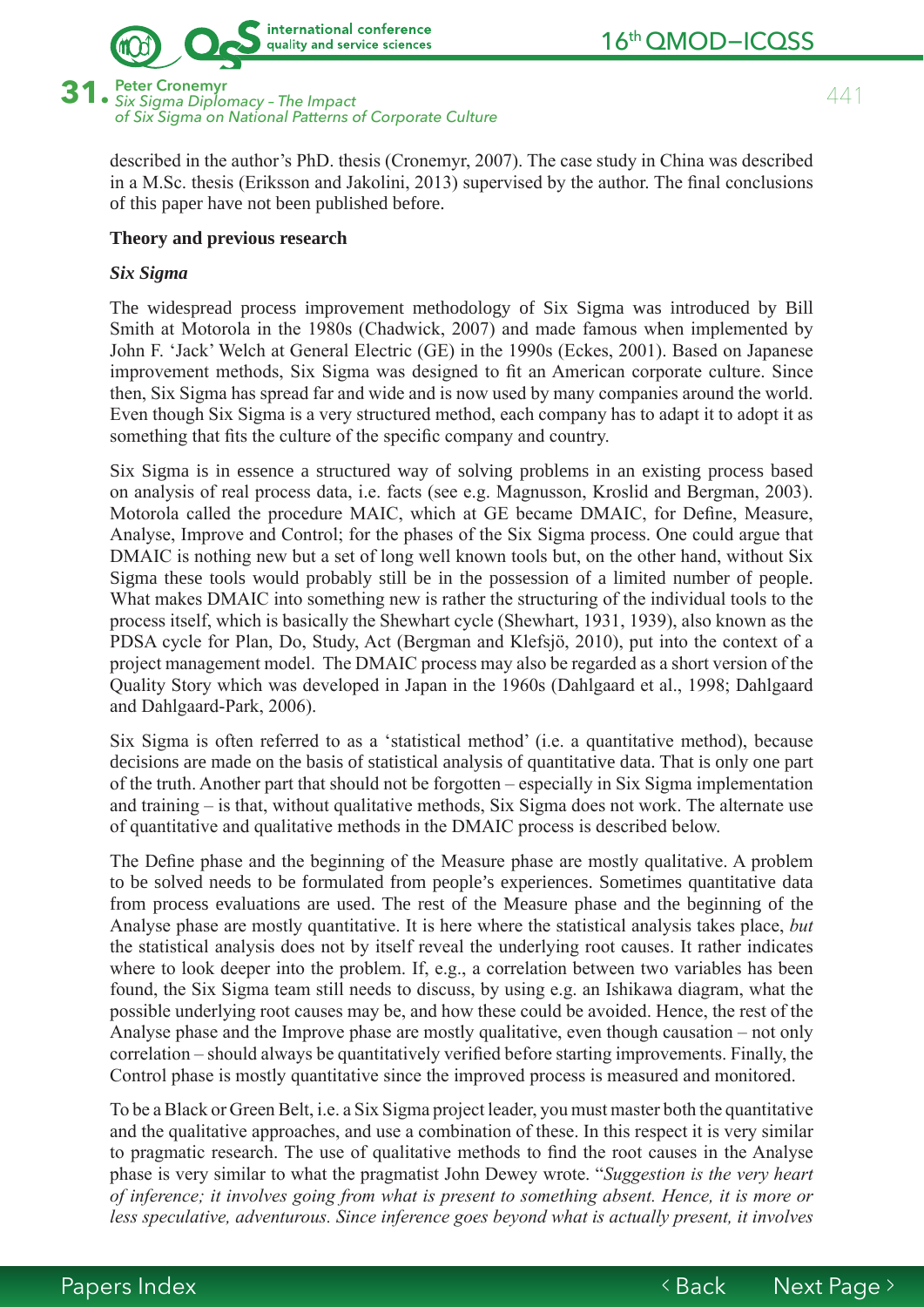

**Peter Cronemvr** · Six Sigma Diplomacy - The Impact of Six Sigma on National Patterns of Corporate Culture

a leap, a jump, the propriety of which cannot be absolutely warranted in advance, no matter what precautions be taken." (Dewey, 1910). One can see the influences of Dewey, which via C. I. Lewis inspired Shewhart and Deming to develop the PDSA cycle (Mauléon and Bergman, 2009). It later evolved into the Six Sigma process DMAIC.

Originally, as developed by Motorola, the Six Sigma methodology was mainly based on statistical analysis with the aim of reducing variation in process outputs, typically to a 'process sigma' of six, corresponding to a defect level of 3.4 defects per one million opportunities. (A 'process sigma' of six corresponds to 4.5 standard deviations due to Motorola's introduction of 'the 1.5 sigma shift' for long term variation of the mean.) Still today, emphasis is put on the statistical tools when conducting DMAIC training, some of which are quite complicated to learn and use correctly. But Six Sigma has evolved and today it is also used to improve processes where there are limited amounts of data to analyse. As applied at General Electric (Eckes, 2001), and used by many other companies, this type of approach is called the 'process door' as a contrast to the traditional 'data door' approach. In the 'process door', even though quantitative data may be limited, there are often qualitative facts to analyse; but once the root causes have been found, they still need to be verified quantitatively by some experiment or investigation.

At the beginning companies were primarily using DMAIC to improve their manufacturing process. Still today, some people associate the word 'process' directly with manufacturing. Since then the usage has spread to all types of business processes and today many see Six Sigma as something much more comprehensive than just an improvement methodology. In some companies it has become a business strategy of top management (Antony and Banuelas,  $2002$ ).

## **Implementing Six Sigma**

The success factors in the introduction and implementation of a Six Sigma program in a company have been investigated by several authors. In a literature review Schön (2006) found success factors, suggested by Henderson and Evans (2000), Goldstein (2001), Pande et. al. (2000), Antony and Banuelas (2002) and Sandholm and Sörqvist (2002). Schön compared the suggested success factors and found extensive overlap. Fourteen success factors were selected. Furthermore, the importance of the fourteen suggested success factors was ranked in a study on how Six Sigma had been implemented in three major Swedish companies: Volvo Cars, Ericsson and SKF. Schön's ranking was based on how frequently the success factors were mentioned by the respondents at the companies.

The six success factors that were found to be most important were (Schön, 2006):

- Management commitment  $\bullet$
- Focus on Training  $\bullet$
- Project selection  $\bullet$
- Strategy for implementation  $\bullet$
- Linking Six Sigma to business strategy
- Focus on results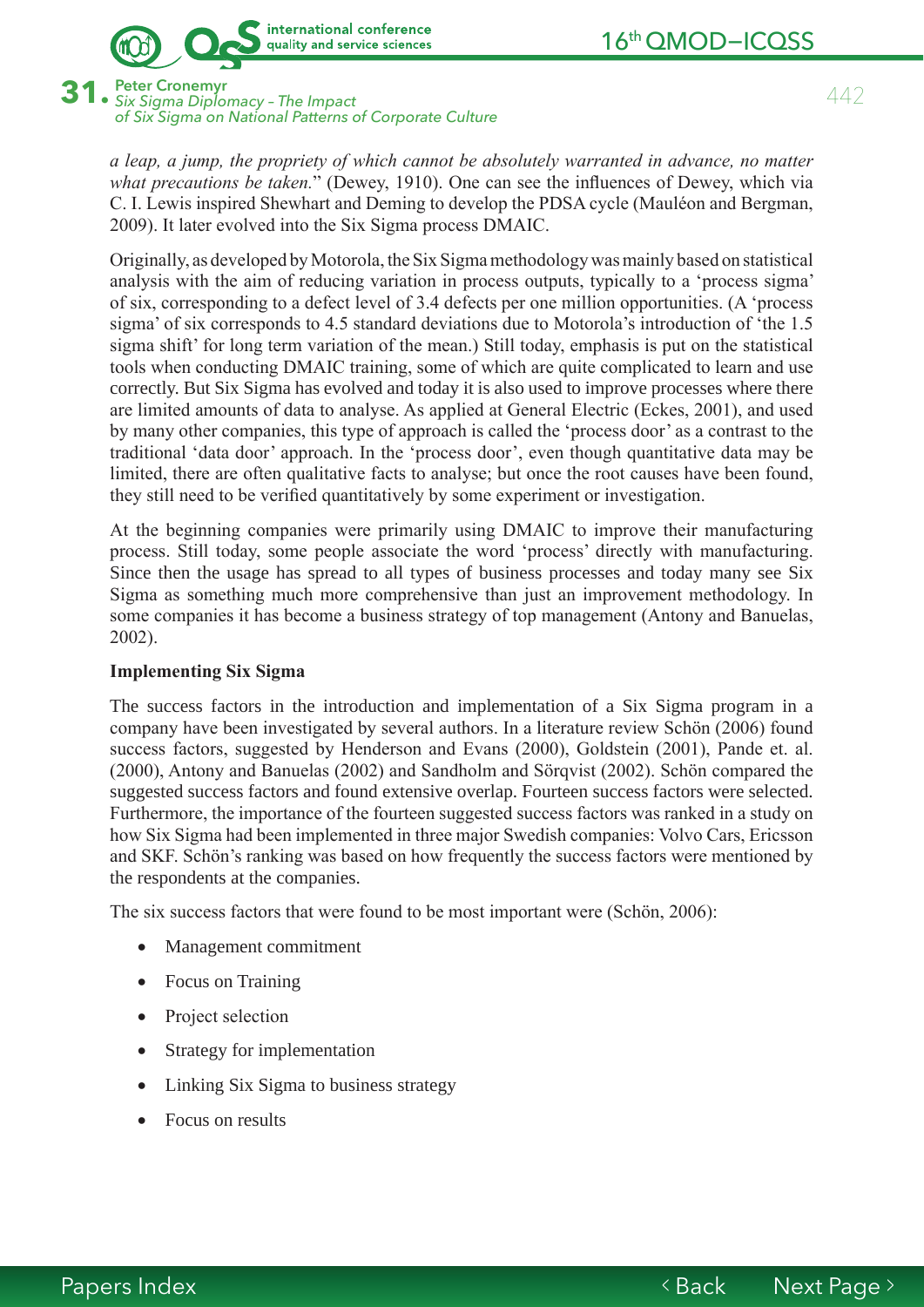

of Six Sigma on National Patterns of Corporate Culture

In their book "Leading Six Sigma" Snee and Hoerl (2002) compare very successful and less successful case studies of Six Sigma implementations and identify the following attributes as characteristics of the successful companies:

- Committed leadership
- Use of top talent
- Supporting infrastructure

As a contrast, the less successful companies had only 'supportive' leadership that did not really believe in Six Sigma; whoever was available was appointed Black Belt; and there was no supportive infrastructure, i.e. no formal project selection process, no formal project review process, only part time resources, and no integration with the companies' financial systems (Snee and Hoerl, 2002, p. 43).

In our own research we found the following success factors for implementing Six Sigma at a major gas turbine company (Cronemyr, 2007) which corresponds very well to what have been given in the literature:

- Management commitment
- Supporting infrastructure
- Adaptation to local organisations' situation and needs
- Project selection and methodology selection
- Use of talented full-time resources

There are no controversies about this. Everybody seem to agree that without these conditions you will not succeed with a Six Sigma implementation (see e.g. Henderson and Evans (2000); Pande, Neuman, and Cavanagh (2000); Goldstein (2001); Antony, and Banuelas, (2002); Sandholm, and Sörqvist, (2002); Snee and Hoerl (2002); Bergman, and Klefsjö (2010); Magnusson, Kroslid, and Bergman (2003); Schön (2006)).

In addition, the following success factors for implementing Six Sigma were also identified in the gas turbine company case study, but here it is unclear whether the literature suggests these success factors. They have been mentioned, but only sporadically:

- Committed driver (mentioned by Magnusson et. al. (2003))
- Learn from history (mentioned by Schön (2006))
- Coaching (mentioned by Snee and Hoerl (2002))
- Middle management involvement (mentioned by Schön (2006))
- Take psychological aspects into account (mentioned by Antony and Banuelas (2002) and Wiklund and Sandvik-Wiklund (2002))
- Take cultural aspects into account (mentioned by Sandholm and Sörgvist (2002) and Schön (2006))

Here, for the first time in the lists of success factors, the word *cultural* appears. What do we mean by culture?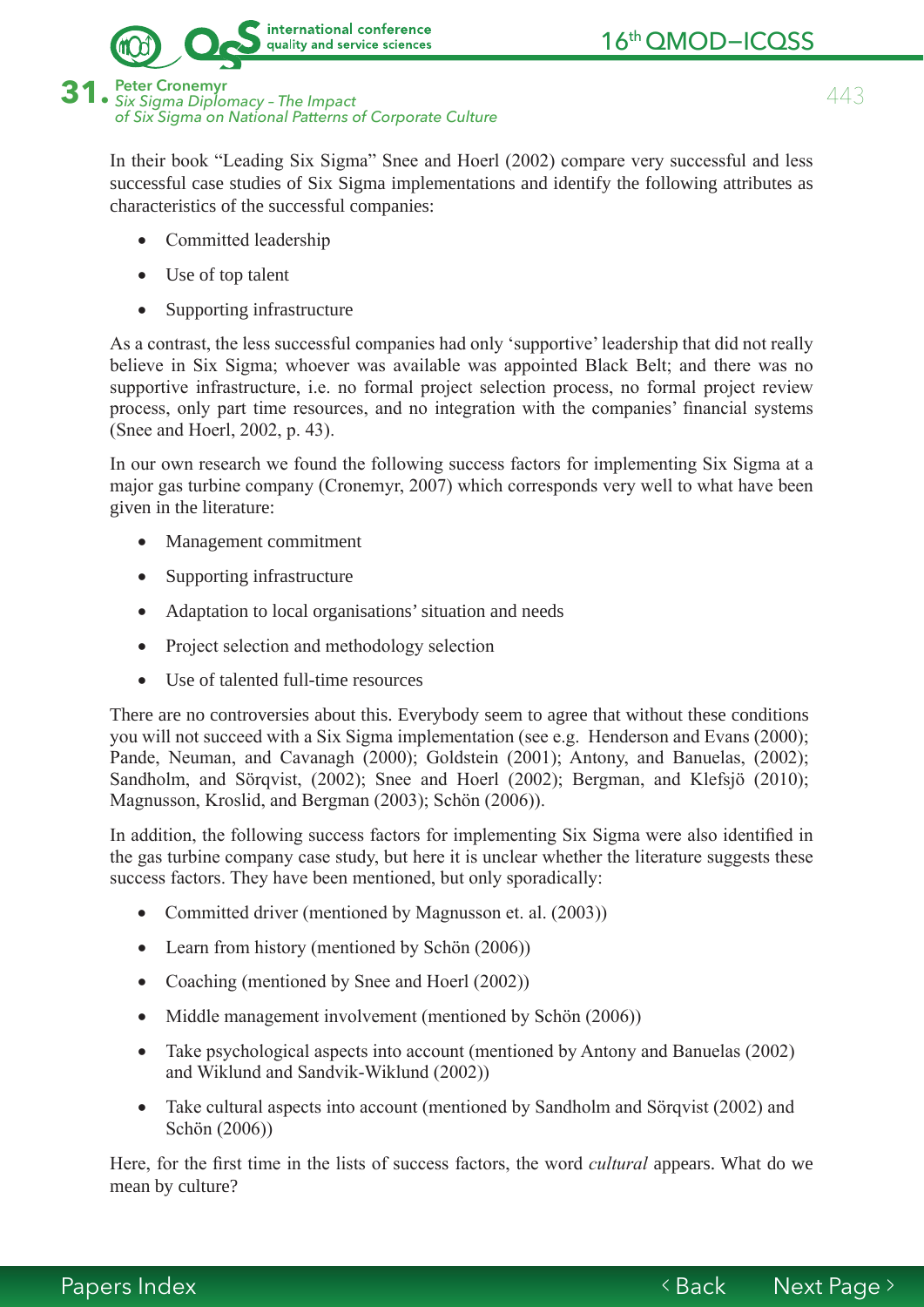

16<sup>th</sup> QMOD-ICQSS

**31.** 444 Peter Cronemyr *Six Sigma Diplomacy – The Impact* of Six Sigma on National Patterns of Corporate Culture

## **National patterns of corporate culture**

To understand the concept of culture you first have to leave your own culture and experience someone else's. When still in the culture you were raised and work, you will not take notice what behaviour is culturally determined and what is not. Trompenaars and Hampden-Turner (1997) state "Culture is like gravity: you do not experience it until you jump six feet into the *air.*", or in other words; culture is not something you think of until you leave your own.

The first thing you notice when coming in contact with a new culture is not the set a values or the rich history, it is the basics like; food, clothing and language. That is because culture exists in different layers illustrated in Figure 1. The outer layer consists of explicit culture that is observable; food, fashion or art for instance and even specific gestures. Norms and values, the second layer, defines "right and wrong" (from norms) along with "good and bad" (from values). Norms can be laws or an understanding within a social group and can be manifested in a feeling of how one should behave (Lenkeit, 2013). Values can be seen as targets for how to behave. For example; if there is a queue a European person will automatically stand at the end of it (norm). If the person is asked why he did that the answer might be "I don't want to upset the other people in the queue" (value). The norms must reflect the values or it is likely that there will be tension and instability in the society (Trompenaars and Hampden-Turner, 1997).

The core in in our culture can be described by people's basic assumptions. A good way to test if something is a basic assumption is to ask "Why?" and observe the reaction. If the person gets annoyed or confused a basic assumption has probably been found. The reason for this reaction is simply that the answer to him or her is so obvious that no one should even ask the question.

The layers (Figure 1) describe the order in with a culture is experienced; outside-in, from explicit to implicit.



*Figure 1 – Cultural lavers (Trompenaars and Hampden-Turner, 1997)* 

Trompenaars uses a two-dimensional model (Figure 2) to describe national patterns of corporate culture (Trompenaars and Hampden-Turner, 1997). The model uses two scales – 'status' from egalitarian to hierarchical and 'orientation' from person-oriented to task-oriented – to separate four different archetypes of corporate culture. These are (counter clockwise from lower left):

• *Power-oriented culture – 'Family'* 

Description: Family relations with an experienced 'father'. Work for the good of the group. Individuals are important parts of the family.

Examples: Japan, China, India, Spain.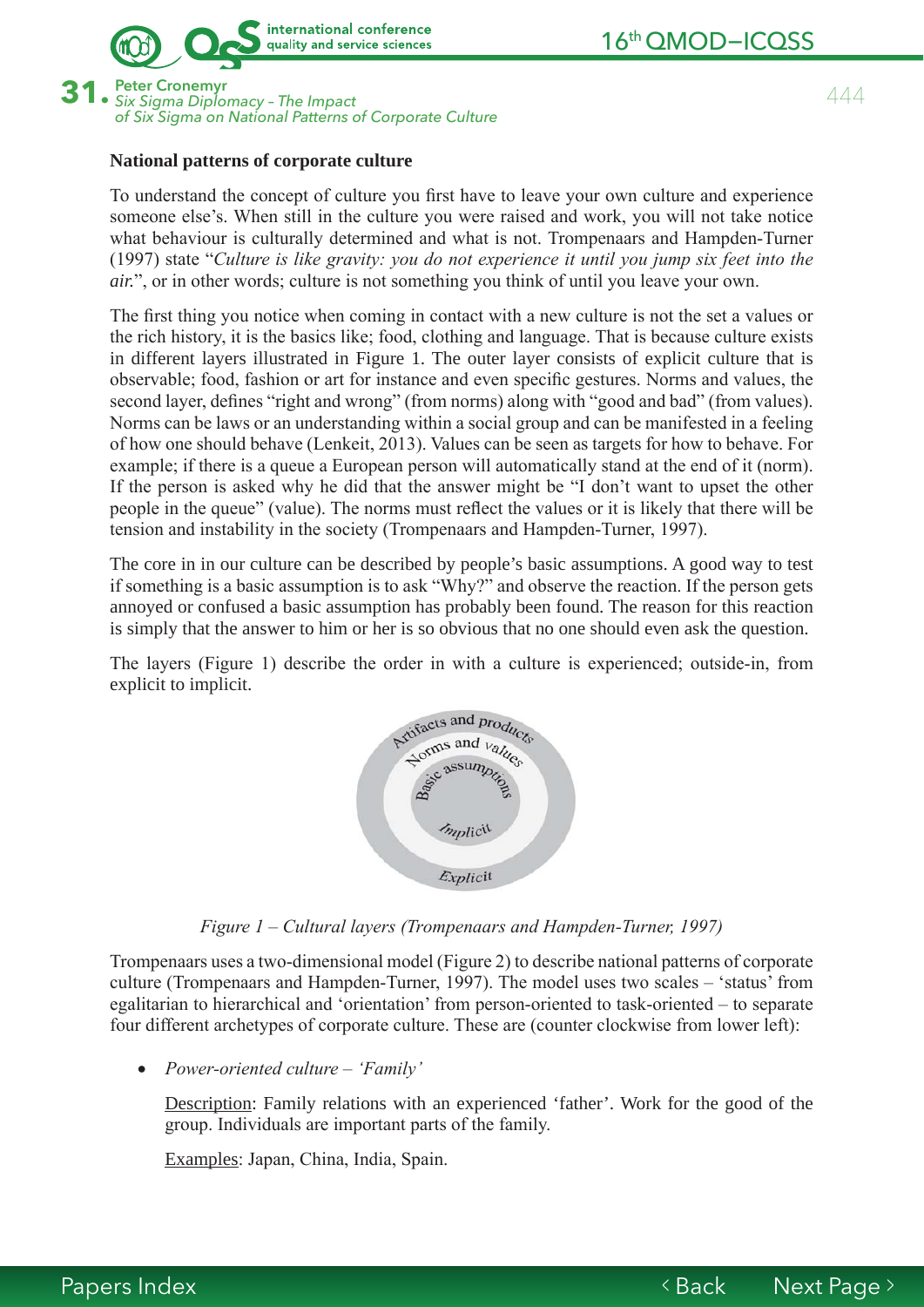

16th QMOD-ICQSS

445

**Peter Cronemvr** Six Sigma Diplomacy - The Impact of Six Sigma on National Patterns of Corporate Culture

Role-oriented culture – 'Eiffel tower'

Description: Centralised collective effectiveness with a focus on reaching the goals of the business unit. Individuals should not be singled out.

Examples: Germany, Netherlands.

• Project-oriented culture – 'Guided missile'

Description: Everything is aimed at achieving a strategic target, conducted in small project teams with less top management control. Celebrate individuals' achievements related to the common goal.

Examples: USA, UK.

Fulfilment-oriented culture – 'Incubator'

Description: The organisation should serve as an incubator for the individuals' selffulfilment with minimal hierarchy. As individuals grow, so does the organisation.

Examples: Sweden, Norway, Canada.



Hierarchical

## Figure 2. National patterns of corporate culture (Trompenaars and Hampden-Turner, 1997)

Hofstede (1980) uses other dimensions of culture; power distance and individualism. He writes about the power relationships between manager and employee where he explains that in some countries (including China) some employees believe in their superior's decision making solely upon that superior's position of power. Unlike western countries, e.g. USA and UK, where skill and quality of leadership is the key factors for being a good manager, this is because of the culture differences between Asia and West. Successful work in a Chinese business environment will mostly depend on the willingness for a westerner to accept a different role of authority, and the other way around for Chinese people. This connects with Hofstede's second dimension of culture, individualism, which in this case correlates good with; High individualism – low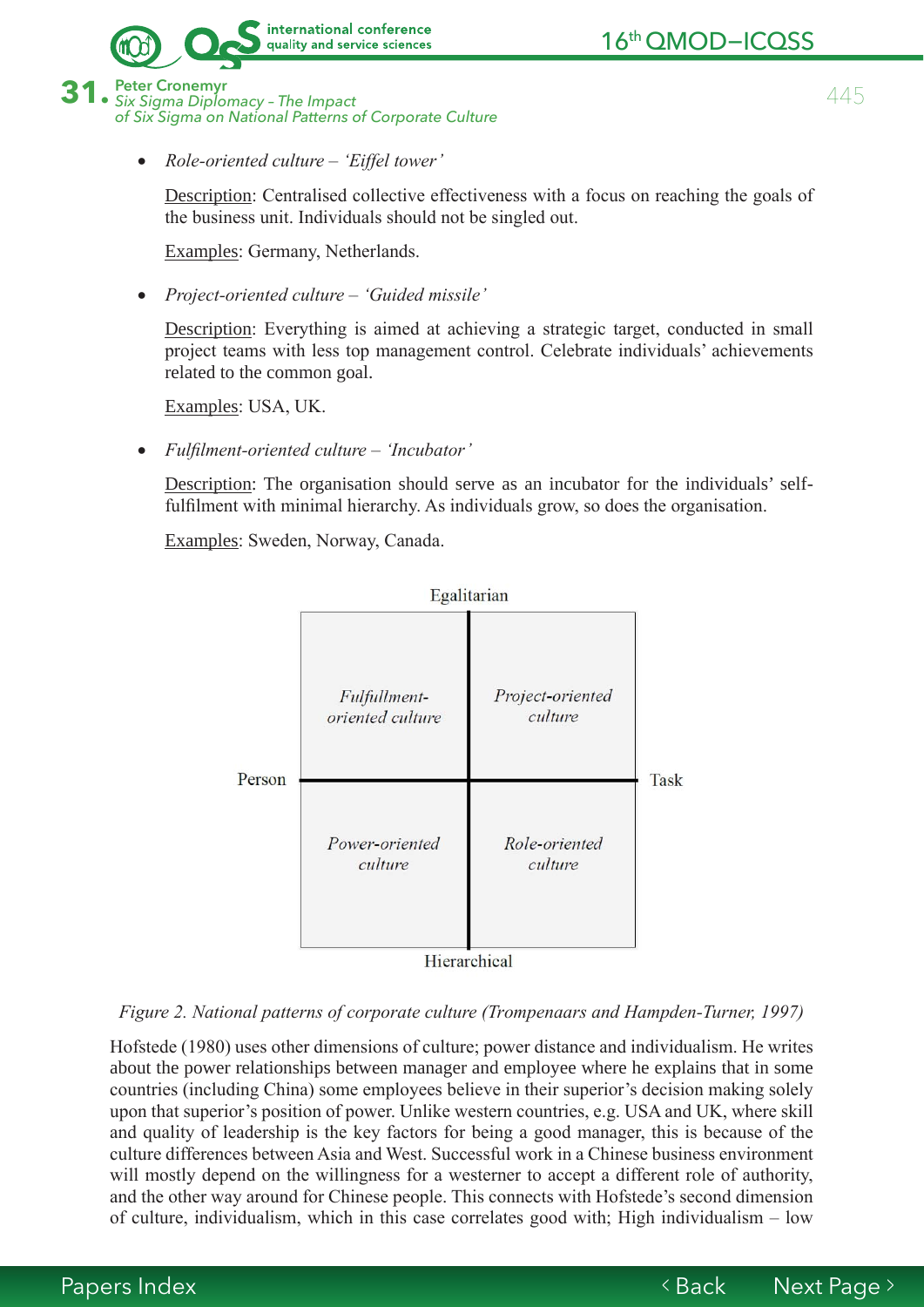



of Six Sigma on National Patterns of Corporate Culture

power distance (West), Low individualism – High power distance (Asia/China), in other word collectivism.

In China it is more important to feel that you belong and contribute to something (a group) rather than achieving personal gain and even sometimes neglect individual career opportunities If it somehow impacts the group in a negative way. In western countries the individualism is high and the personal role to the group is not seen as an extension of the group but instead a part of something, such as the company and the role in the company. (Triandis, Brislin and Hui, 1988). Furthermore, particularistic societies such as China have a strong tendency to divide people in into two categories; people they know and trust (in-group) and strangers (out-group). The treatment of the two groups is very different and that explains why it is hard to do business with Chinese people before reaching personal trust and solidarity to the group (Chang and Holt, 1991).

Face in the metaphorical sense is a universal phenomenon existing in all cultures. In terms of communication the importance of face describes the degree of indirectness of communication between people. In cultures like China face plays an important role where communication between people is different depending on the level of trust and if the information exchange is in-group or out-group. Since social status and prestige are major sources of face in China, enhancing and saving face are as important as causing people to lose face. For a Westerner this can sometimes be a problem in terms of communication where the communication is direct without any intention of hurting the person receiving it (losing face). For a Chinese it is the opposite, the information shared is indirect and carefully communicated so it would not lose someone's face. (Bond and Lee, 1981; Eriksson and Jakolini, 2013).

#### **Implementing Six Sigma in a non-American culture**

Implementing Six Sigma is an endeavour of change. Several authors have stressed the importance of taking the culture and context of the company into account instead of recommending silver bullets that could be used anywhere.

Klefsjö, Bergquist and Garvare, (2007) think that the difficulties of implementing methods within Quality Management have been dealt with in too sketchy a manner by many of its proponents. They argue that it is not certain that Six Sigma, with its American background. could seamlessly suit organisations in other parts of the world, or even suit the culture of a neighbouring firm in similar branches.

Sandholm and Sörqvist (2002) feel that a standardised approach can lead to a nonoptimised program. "Relevant conditions such as the employees' level of training, attitudes and working *Folfaure as well as the company's financial situation and management's commitment and knowledge will also help determine the design of a Six Sigma program. Even factors like country and culture can be important.*" (Sandholm and Sörqvist 2002, p. 20).

Crom (2000) and Schön (2006) have used Trompenaars' model of archetypes, or national patterns, of corporate culture (Trompenaars and Hampden-Turner, 1997), see Figure 2, to describe how national cultures influence a Six Sigma implementation.

Schön (2006) used the model to classify three major Swedish companies: Ericsson, Volvo Cars and SKF. She found that, while Ericsson had a fulfilment-oriented culture, i.e. a 'Swedish culture' according to the model, Volvo Cars (owned by the American company Ford) and SKF had more project-oriented cultures.

Steve Crom (2000) elaborates on the cultural aspects of implementing Six Sigma in Sweden: *<sup>a</sup>To a Swede, an organisation is a vehicle through which the individual expresses him- or her-*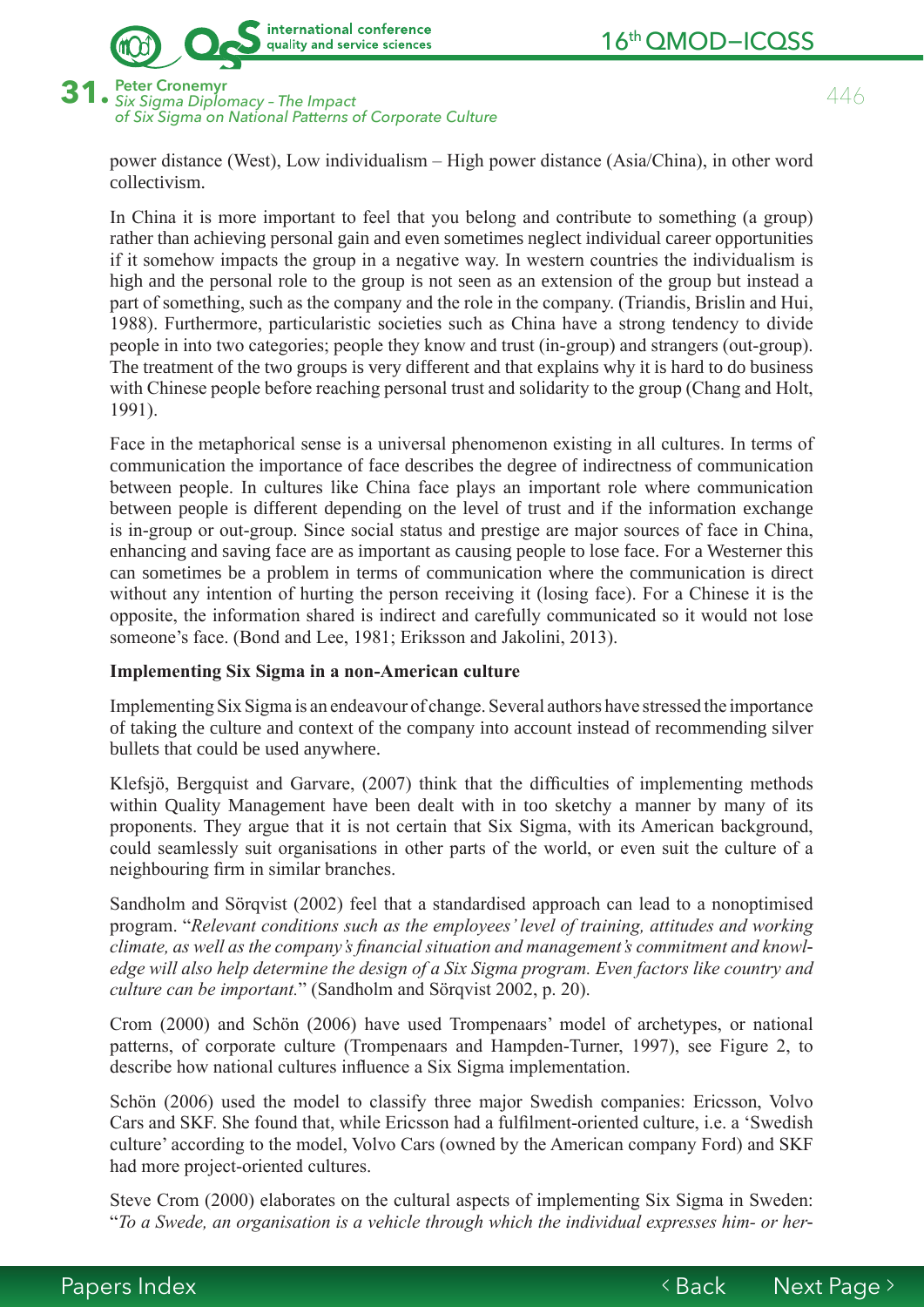

**Peter Cronemvr** · Six Sigma Diplomacy - The Impact of Six Sigma on National Patterns of Corporate Culture

self and can realise his/her full potential. It is an incubator. To generate enthusiasm for Six Sigma, one must anticipate the question, "How will Six Sigma help me be more creative?" The answer is, "When half of today's problems are avoided through better processes, you will have more time to be creative!" Six Sigma frees up the capacity of individuals to grow and learn. Its success depends on it." (Crom, 2000)

Crom concludes: "Six Sigma is universally applicable, though how one communicates the purpose of it and implements it should differ depending on the predominant national culture. Companies operating in Europe should beware of implementation approaches that are based on a U.S.-style emphasis on the capability of talented, well-trained individuals to get results 'no matter what it takes'." (Crom, 2000).

Magnusson et al. (2003) discuss the reasons why Six Sigma has not achieved the same high level of attention and deployment in Europe as in the USA. Two of the reasons – related to  $culture - are$ 

- "There is an evident mistrust and lack of interest by senior management and other stakeholders to apply yet another improvement strategy of US origin", and
- "There are some implementation aspects of Six Sigma that work well in the US but may be at odds with the European cultures and management styles." (Magnusson et. al.,  $2003$ , p.28).

To sum up, one should be conscious that Six Sigma is American in its design and that it may not always fit in companies with other cultures without some adjustments.

## Case studies of implementing and using Six Sigma

In this paper we analyse the results from two major case studies of implementing and using Six Sigma. The first was conducted globally during several years in a major gas turbine company. The second was smaller in scale and was conducted as a M.Sc. thesis project during half a year at a major train equipment company with a facility in China.

Naturally there were many interesting observations and learning points of many different types from these research endeavours but in this paper we are only presenting some of the findings related to the cultural aspects.

One important aspect of studying cultural differences is not to judge or rank cultures as better or worse in any sense, but only to describe differences. As mentioned before, to describe one's own culture is difficult. Hence the findings given below are mainly based on differences identified from when it became apparent that there were misunderstandings or differences in opinions and values.

More detailed descriptions of the case studies can be found in Cronemyr (2007) and Eriksson and Jakolini (2013).

## Experiences from implementing and using Six Sigma in a major Gas Turbine Company in Sweden, Germany, UK and USA

The major research for this paper was conducted as action research at a major gas turbine company during 2001 to 2007. The author was employed as a manager of Business Excellence, a Black Belt and eventually a Master Black Belt (MBB) responsible for implementing and conducting Six Sigma globally. As in many global companies, the management structure was rather complex and will not be described in detail here. Simply put, the main office of the company was in Germany but the division under observation was managed from Sweden, so the home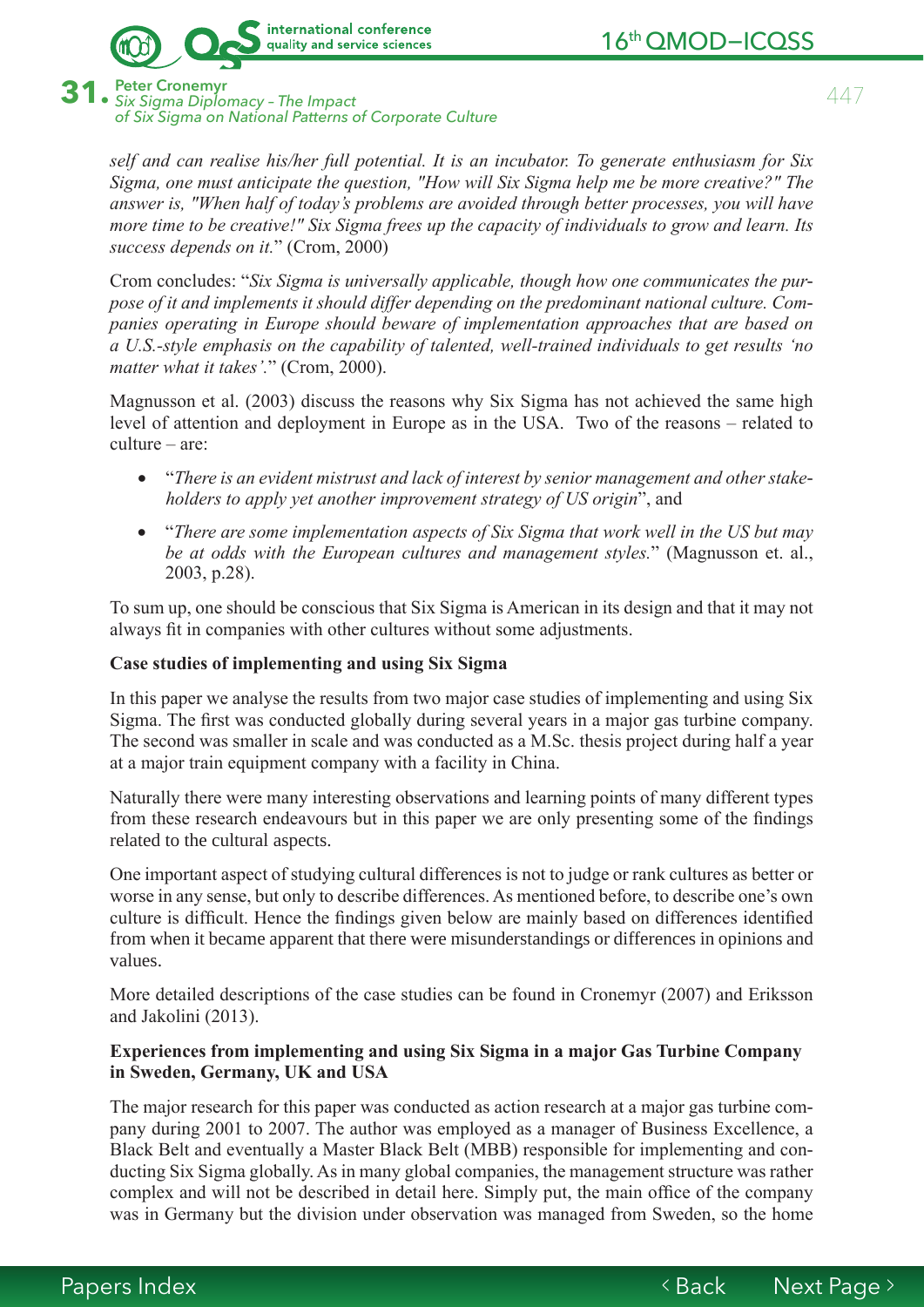

**31.** 448 Peter Cronemyr *Six Sigma Diplomacy – The Impact* of Six Sigma on National Patterns of Corporate Culture

base was located in Sweden with company (division) sites in many countries. The most active sites were located in Sweden, Germany, UK and USA. Other locations were UAE, Russia and Netherlands

In the beginning Six Sigma projects were mainly conducted on a local level in one country. Even so, they were followed up on a global level, so-called Six Sigma management. After some  $\chi$  vears Six Sigma projects were also conducted across the business, involving several countries.

On one occasion in a Six Sigma management web conference the author presented Trompenaars' model to the colleagues in Germany, USA and UK and said "now do you understand *why we don't understand one another?*". As one could expect, presenting a scientific paper did not give an immediate response, but there was an awareness of the differences based on some earlier experiences. Some of them are given below.

The Americans had been using Six Sigma somewhat longer than the colleagues in the other countries, who in turn had been trained by American Six Sigma training consultants. So, there should not be any real differences, but there were.

In USA, UK and in Germany there was much focus on 'hard savings', while in Sweden (at least in the beginning) most projects focused on 'soft savings'. Swedish projects were often focusing on improving customer satisfaction or employee satisfaction or improving the relations to sub suppliers. Swedish management considered these projects to be 'strategically important' but they were very difficult to translate into business benefit on the bottom-line results. When the Swedes were 'forced' into estimating the business benefit from these projects, the numbers were sometimes zero and sometimes very high, based on loose assumptions. The colleagues from USA, UK and Germany were not impressed. Furthermore, when a project resulted in reduced number of man-hours needed for a certain process or task, it was requested in Germany, UK and USA that the reduction was turned into 'real' reduction of labour-costs, otherwise the reduced time was only turned into 'more coffee breaks' (which they thought Swedes had enough of already). As a contrast, in Sweden the reduced time needed did not lead to lay-offs but instead 'time to do more and better' but that was not as easily translated into hard savings. A clear difference between Sweden on the one side and Germany/USA/UK on the other side. Later, Swedish projects were focusing more on hard savings while German, British and American projects accepted soft savings.

Another clear difference was between Germany on the one hand and USA/UK/Sweden on the other. This time it was about the scope of the projects. Sometimes Six Sigma projects has a tendency to have a very narrow focus, while in its original scope, a complete cross-organisational process should be analysed and improved from a customer's point of view. German projects often optimized the output from a certain department, instead of a broader process involving many departments. This was brought into attention from Swedes but German managers considered their department to be 'their process' and the German employees seldom argued with their managers. After some time though, German projects were getting broader in scope, but still with many structural obstacles like e.g. "Who will get the bonus for the improvement?".

Yet another cultural difference was how to implement the roles of Six Sigma. Strangely enough, the roles in Six Sigma are very hierarchical. Strange, because USA – the origin of Six Sigma  $-$  is not considered to be very hierarchical but it is clear the roles were influenced by the hierarchical Japanese culture they were trying to copy. The roles in a Six Sigma project are, from top to bottom: MBB, Black Belt, Green Belt and Team Member; while in Six Sigma management the roles are: Champion, Sponsor, Process owner and Business Controller/Analyst. In the very egalitarian (i.e. non-hierarchical) Sweden, as one could expect, these roles were very hard to implement. Swedes are not supposed to 'be someone' leading to people feeling stupid and be-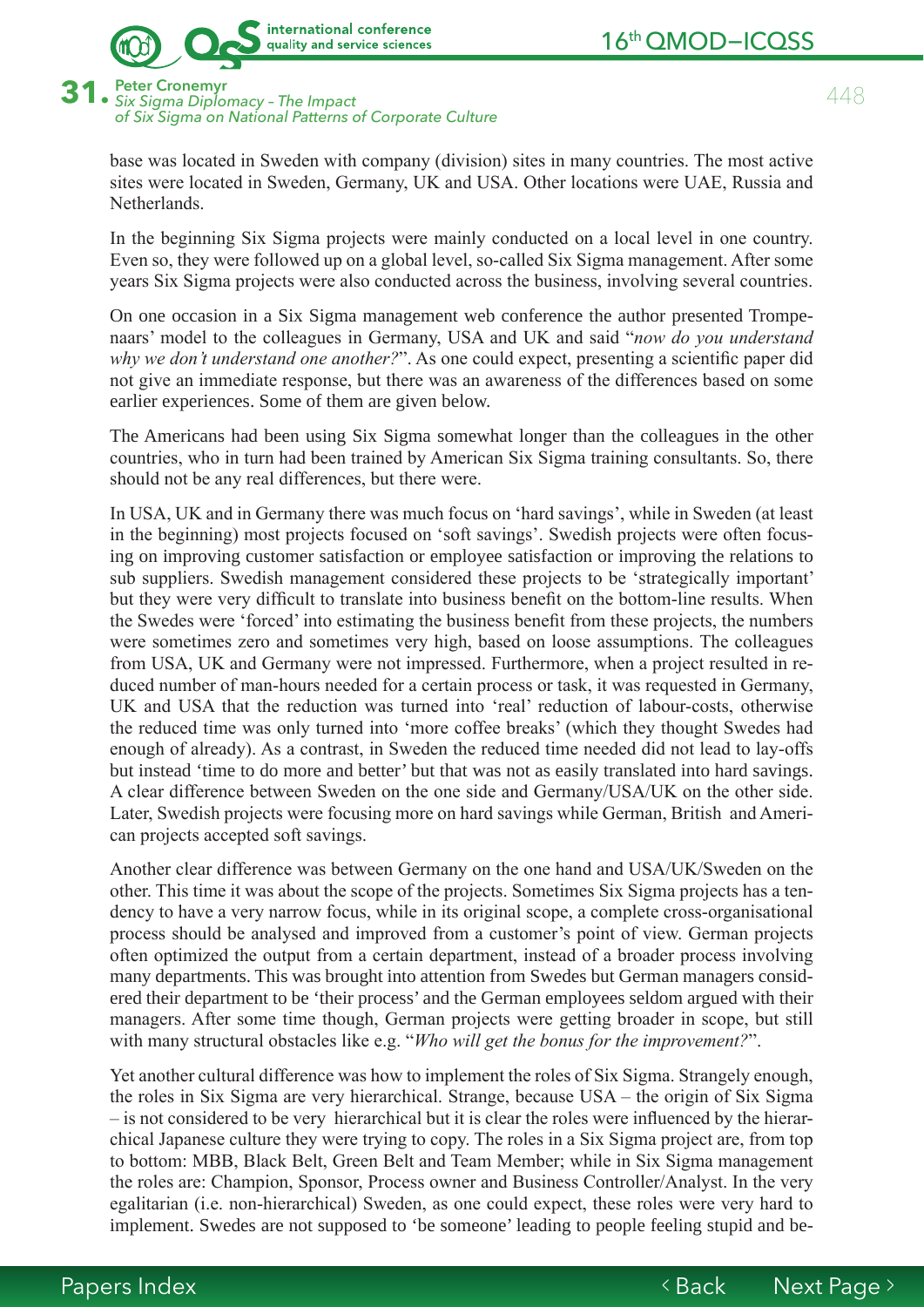



**31.** 449 Peter Cronemyr *Six Sigma Diplomacy – The Impact* of Six Sigma on National Patterns of Corporate Culture

ing ridiculed by colleagues if they were appointed as a 'Belt' of some kind. Naturally, the roles of Six Sigma were implemented without any problems in Germany. After a couple of years the roles became 'naturalized' in Sweden while the hierarchies in Germany (at least in Six Sigma projects) were somewhat flattened out.

### **Experiences from implementing and using Six Sigma in a Train Equipment Company in China**

In early May of 2012 two Swedish M.Sc. students (see: Eriksson and Jakolini, 2013) at Linköping university (supervised by the author of this paper), contacted a Canadian company in China and offered to help with improving quality at their production facility by implementing and conducting a Six Sigma project. In return they would get help with their thesis project. After discussions by email and telephone the general manager, who was Swedish, along with the head of quality agreed to let the students conduct the thesis project on their site.

The Canadian company started its business in China in 1997. The facility is responsible of producing electrical motors for trains. It started production in October 2009. Since then production has been steadily ramped up and planned to reach its full capacity in the middle of 2013.

The general manager of the site was Swedish, some managers were German and French, while the majority of the managers and all employees were Chinese. Most employees that participated in the Six Sigma project were Chinese. The impressions of the students were that the company had a very Chinese culture, not to any great extent affected by Canadian, Swedish, German or French cultures. Of course, that was the subjective views of two Swedes.

The Chinese facility had built its quality improvement work around inspections and had no communicated strategy how to find and solve root causes. That meant that Six Sigma would be a giant leap forward. The case study showed that implementing Six Sigma in such an organization can be a challenge but not in any way impossible.

Although Six Sigma is a well-known method within the Canadian company and several employees were trained the view on what a Six Sigma project consisted of and what it should result in varied greatly between individuals. One common opinion was that a project should be completely driven by numbers and statistics and there was no room for qualitative data. This led to lengthy discussions with the team during the case study because the amount of quantitative data to analyse was very limited. A contributing factor to this issue might have been that the opinions of the blue collar workers were not valued high enough. To solve this, the students explained and gave concrete examples of the importance of getting information from the people working with and in the processes. This gave the quantitative data more credibility in the project. It certainly increased the process awareness among the employees who were used to think in matters of the hierarchical organization.

Many of the misunderstandings between the students and the team had less to do with the language they communicated in (i.e. English) but more how they communicated. For example, when a team member was asked in front of the team if he could finish his task on a specific day the answer was always "Yes" but that did not mean that task would be done by that day. It just meant that the team member did not want to lose face in front of the team when questioned. This kind of reaction was expected since Chinese people value the personal relation higher than the business itself. This created friction within the team several times, team members saving yes to everything but delivering half of what they had promised. As the Swedish project leaders trusted the team members' word and planned accordingly to what they said and when only half the work was done when it was supposed to be finished, problems occurred but the most important was to maintain harmony in the group.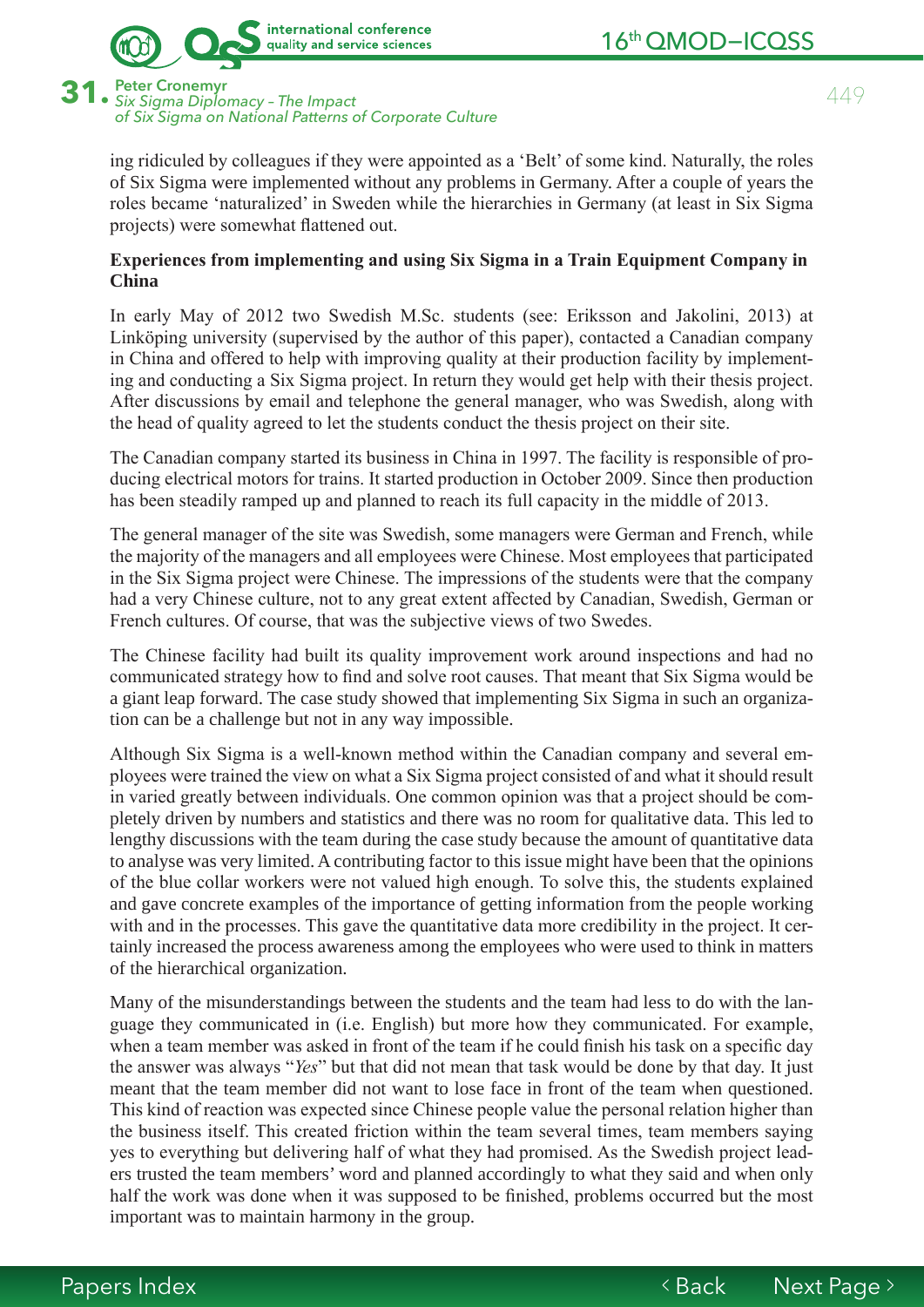



31. Peter Cronemyr<br>31. Six Sigma Diplomacy - The Impact **Peter Cronemvr** of Six Sigma on National Patterns of Corporate Culture

> A similar issue was the role and the authority of a local manager, who participated in the team. When the Swedish students asked the manager a question in front of the other team members, they unknowingly put him in a very bad spot. They just asked questions in a rather Swedish style, "Do you know why...?" in an investigative style, trying to get to the root cause of the problem. Even though the students were quite young, they were considered older than they actually were (due to height and beard). Also, the fact that they were foreigners, gave them authority and made them appear like 'managers from corporate functions', even they were not. All put together, when the local manager could not answer the question, he was humiliated and lost face in front of the other employees. The Swedes were naively ignorant of this until later, when they had to try to repair the damage. Even so, after a while the team, including the manager, 'loosened up' a little and found themselves more comfortable with this less hierarchical way of working.

#### **Analysis and Discussion**

We will now analyse the experiences from the case study in the light of the theories of Six Sigma and National Patterns of Corporate Culture.

#### Interpreting the experiences based on National Patterns of Corporate Culture

Using the experiences from the case study, we now classify the studied countries according to Trompenaars' model of national patterns of corporate culture.

In the study,

- Sweden was person-oriented and egalitarian, hence a Fulfilment-oriented culture,
- UK and USA were task-oriented and egalitarian, hence Project-oriented cultures,
- Germany was task-oriented and hierarchical, hence a Role-oriented culture,
- China was person-oriented and hierarchical, hence a Power-oriented culture.

So, no new findings here, other than that Trompenaars' model fits very well to the experiences of the case studies, i.e. it is correct. That is off course for the over-all classifications of the national cultures.

We would also like to see if there are any specific Six Sigma issues related to the national cultures and whether implementing and using Six Sigma has had any impact on the cultures of the companies in the different countries.

#### **Extending the model for Six Sigma**

Trompenaars' model does not mention Six Sigma, it is more general in scope. In the applications of Six Sigma we saw that task-oriented cultures (Germany, USA and UK) were more focused on internal business benefit, what we call 'hard savings', while the person-oriented cultures (Sweden and China) focused more on maintaining and improving relations; what we call 'soft savings'. Since the original American design of Six Sigma emphasizes the savings from a project in dollars – from the business benefit estimation in the Define phase as the rationale of the project all along to the proved business benefit in the Control phase as 'hitting the target' - it is not easy to justify focusing on customer, employee and supplier relations, as long as it does not directly decrease costs or increase profits. In person-oriented cultures it is natural but in task-oriented cultures it is something that you have to accept.

We also saw a clear difference in the scope of the projects between hierarchical cultures (Germany and China) where the scope is narrow, limited to the local organisation, and the egalitar-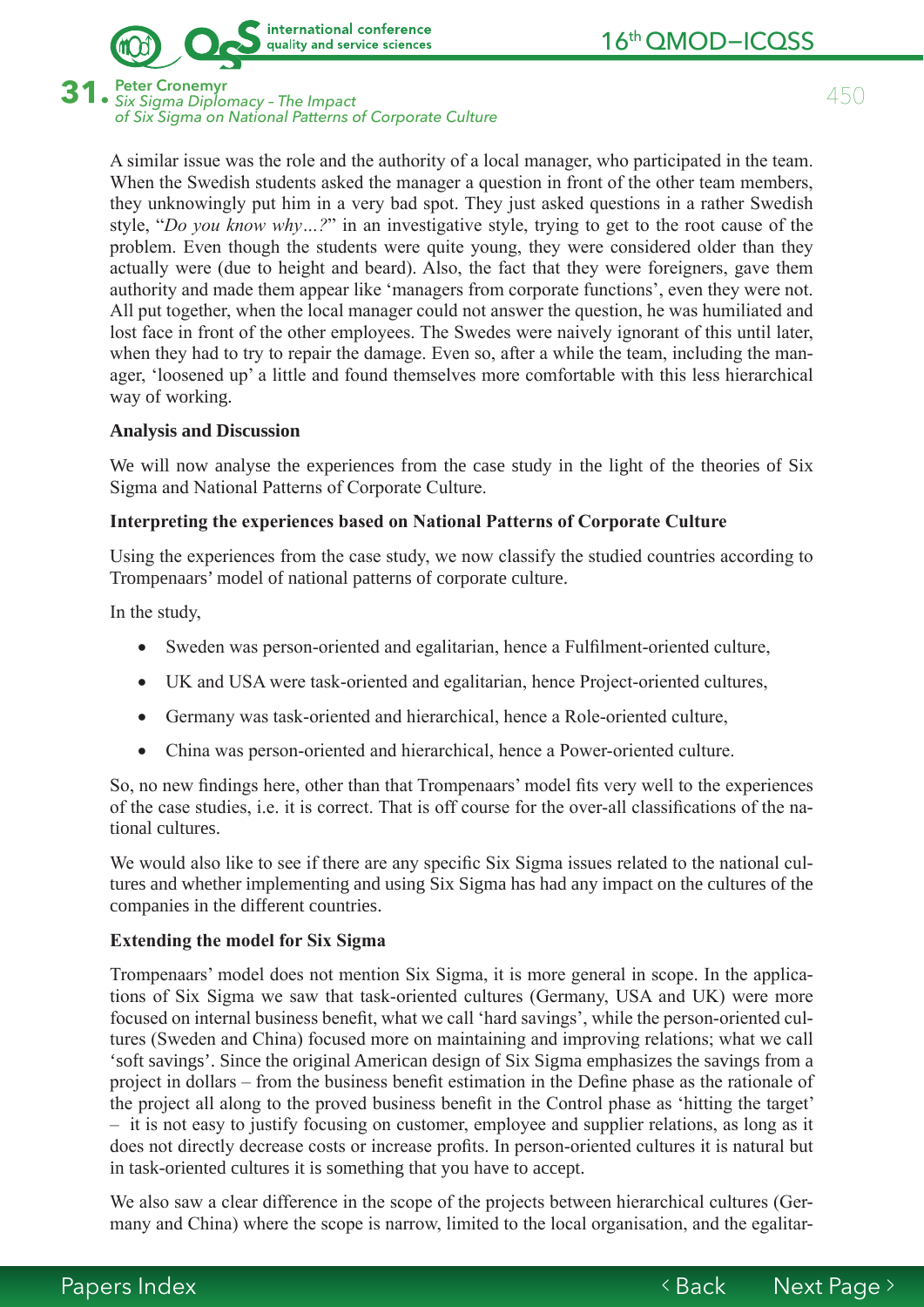



Six Sigma Diplomacy - The Impact of Six Sigma on National Patterns of Corporate Culture

ian cultures (Sweden, USA and UK) where broader processes crossing organisational boundaries were analysed.

Hence we could extend the model – for use in understanding application of Six Sigma in different cultures – to include 'hard/soft savings' on the x-axis and 'organisational/process focus' on the y-axis. This might help Six Sigma practitioners cooperating over boundaries, to understand one and other.



Figure 3. Focus areas of Six Sigma projects, mapped on Trompenaars' model for National patterns of corporate culture (adapted from Trompenaars and Hampden-Turner, 1997)

## The impact and evolution of TQM and Six Sigma

As mentioned in the introduction, Six Sigma is a mix of Japanese and American influences. Improvement methods of Japanese companies were moulded into an American 'hit-the-target' project management model. Many American companies, including Motorola had tried to apply 'Japanese' TQM initiatives, but failed to 'make it work' in the American culture. It is clear that the Japanese and American corporate cultures are very different so it is not surprising. Still, TQM was a great inspiration for developing Six Sigma.

On the other hand, when Six Sigma became a success in the USA, many companies in other countries with other national cultures tried to implement Six Sigma, and that did not always work out-of-the-box. Depending on the level of difference to the American culture, Six Sigma had to be adapted to the local cultures to be adopted by the local companies. In many countries, e.g. Sweden and Germany, TQM had already been implemented more successfully than in the USA, but also with different adaptions to fit the local culture. When first implementing TQM and then Six Sigma, the results in the different countries – as we could see in the case studies –, not surprisingly, looked quite different. It is necessary to realise this when trying to cooperate across cultural and national boundaries.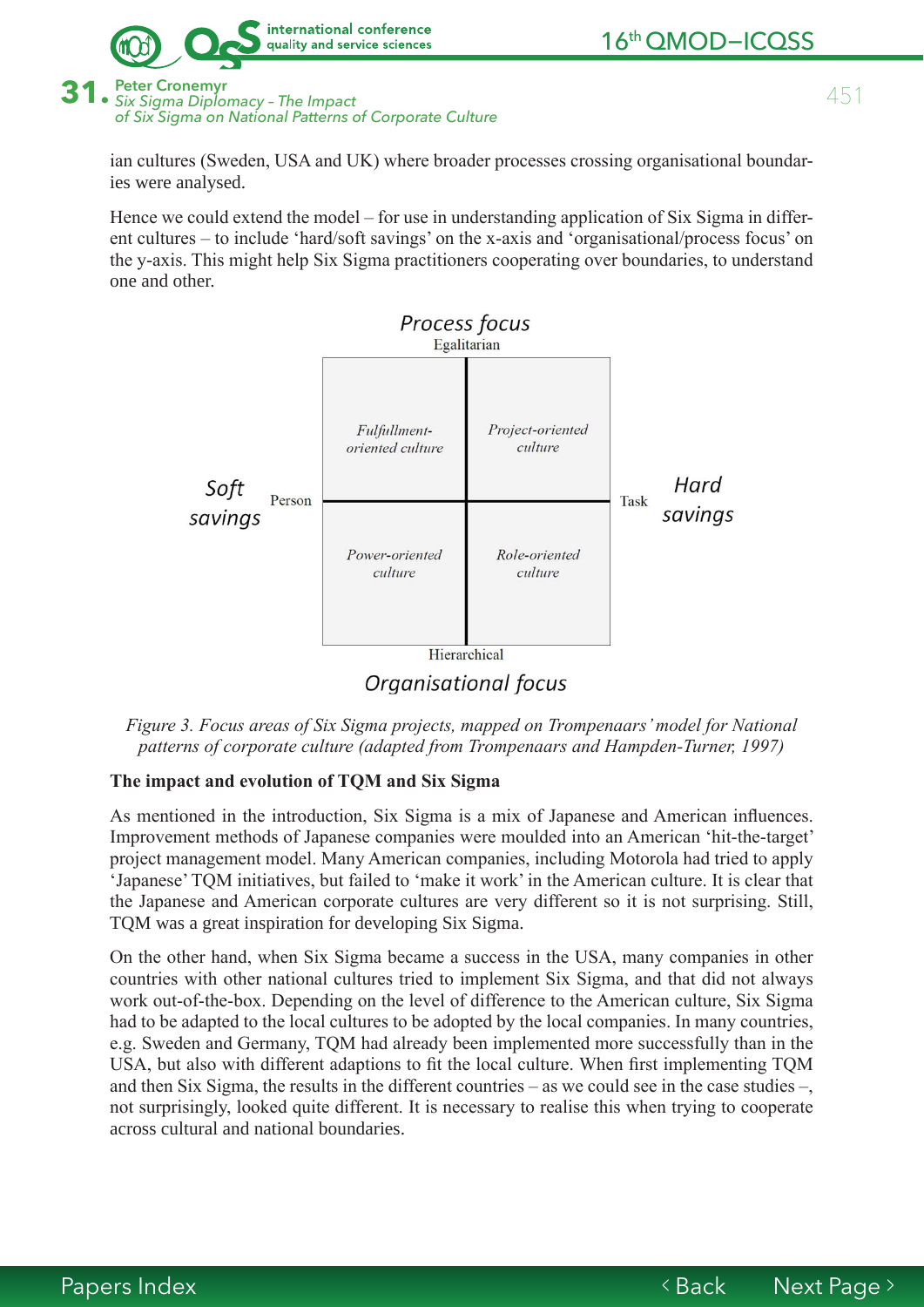

**Peter Cronemvr** Six Sigma Diplomacy - The Impact of Six Sigma on National Patterns of Corporate Culture



Figure 4. The impact and evolution of TOM and Six Sigma, mapped on Trompenaars' model for National patterns of corporate culture (adapted from Trompenaars and Hampden-Turner, 1997)

### The impact of Six Sigma on the Culture

We have seen that Six Sigma has to be adapted to the local culture to work. When we are talking about adaptions, it is really just minor or contextual adaptions. We have not identified any need to change the basic DMAIC cycle and the ways different tools are used. In that sense, Six Sigma is robust and well-structured.

What we have seen though, is that implementing and using the robust and well-structured Six Sigma, sometimes causes changes of the national culture, what we call 'cultural drift towards the middle' – meaning the middle of Trompenaars' model.

Below some examples from the case studies are given. The company(s) in...

- Sweden had to focus more on 'hard savings' which made them more task-oriented.
- Germany, USA and UK had to accept 'soft savings' which made them more personoriented.
- Germany broadened their scope outside their department making them more process focused and somewhat more egalitarian.
- Sweden accepted the 'hierarchical' roles of Six Sigma making them more hierarchical.  $\bullet$
- China went from inspection to Six Sigma, which was a major step in quality manage- $\bullet$ ment, making them more task and process-oriented.
- China adapted to a less prestigious way of communicating, making them a little bit  $\bullet$ more egalitarian.
- Sweden, or rather the Swedish people in China, had to adapt the Chinese way of com- $\bullet$ municating to be more hierarchical.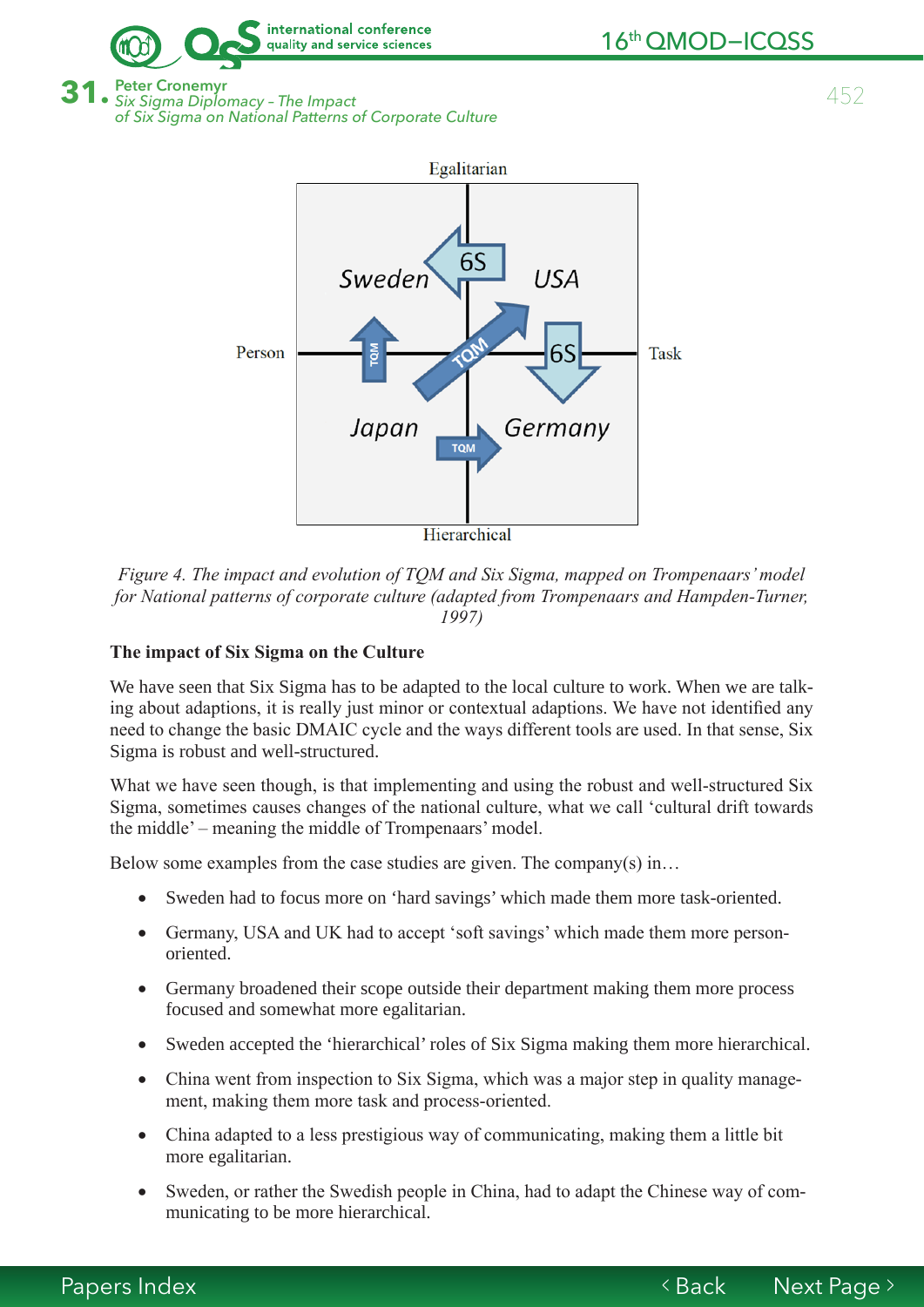

453

**Peter Cronemvr** Six Sigma Diplomacy - The Impact of Six Sigma on National Patterns of Corporate Culture

So what we see is that all countries using Six Sigma in some sort of international cooperation experience a 'cultural drift towards the middle'.



Figure 5. The impact of Six Sigma on culture, mapped on Trompenaars' model for National patterns of corporate culture (adapted from Trompenaars and Hampden-Turner, 1997)

## **Conclusions and future research - Towards Six Sigma Diplomacy**

## **Conclusions of the paper**

Revisiting the research questions of the paper we conclude the following.

## How do national cultures influence implementation and application of Six Sigma?

Depending on if the culture of the company is a Fulfilment-oriented culture, a Project-oriented culture, a Role-oriented culture, or a Power-oriented culture, will have an impact on the way the company will implement and conduct Six Sigma. There will be more or less focus on hard/soft savings and organisational/process scope. We have also seen how the evolution of Six Sigma, with its roots in Japan, via the USA and spread to many other countries have been influenced along the way by the local cultures.

## How could understanding of national cultures help to implement and apply Six Sigma in international cooperation within global companies?

The raising of awareness in issues concerning cultural differences between colleagues from other countries than your own has been very beneficial to the participants. As seen in the case studies, misunderstandings and differences in scope and priority have been easier to deal with.

## How do implementation and application of Six Sigma in international cooperation within global companies influence the national cultures?

Six Sigma is a structured approach to quality improvement activities. This structure is a common banister for all to hold on to when using Six Sigma in international cooperation projects. In doing so, sometimes small changes of the national culture have been made. We all experience a 'cultural drift towards the middle'.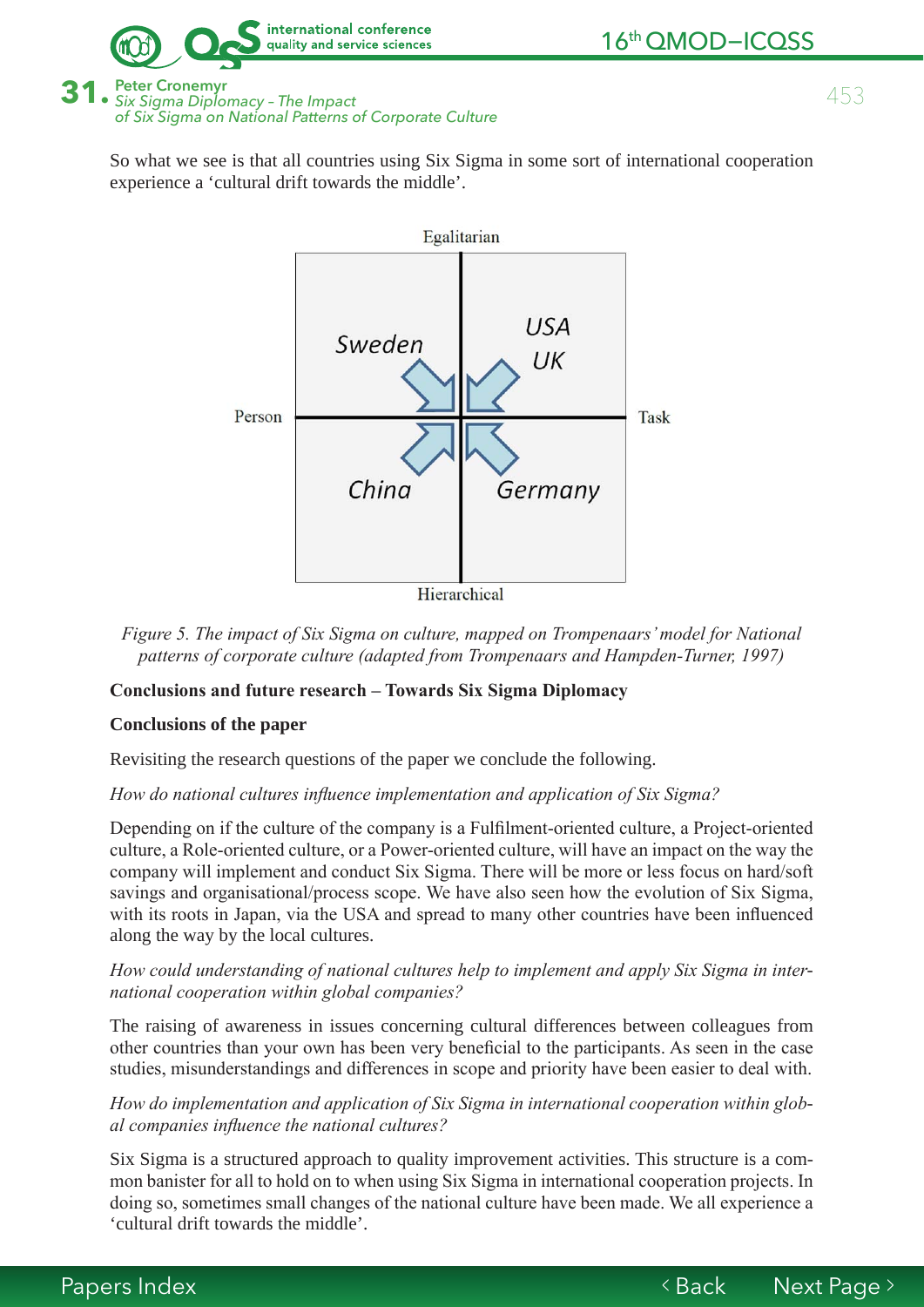

454

**Peter Cronemvr** · Six Sigma Diplomacy - The Impact of Six Sigma on National Patterns of Corporate Culture

Due to this evolution we now understand one another much better, and cooperate better than before. This is the consequence of cooperating in a global organisation; cultural differences languish. Six Sigma only provides the structure.

### Could 'Six Sigma diplomacy' be used to enhance understanding and cooperation between people from different national cultures?

Based on the results presented in this paper we define 'Six Sigma diplomacy' as implementing and applying the structure of Six Sigma within global organizations, taking into account the different cultural aspects defined by the framework of National Patterns of Corporate Culture. With that definition, the answer to the concluding somewhat frivolous question, is a serious *yes*.

### **Research implications and future research**

Given that the major part of this research was conducted as action research, there are limitations concerning generalizability but, as generalizability is not the main purpose of action research. the outcome of the case studies were clear and helpful for the participating organizations. Given these limitations, more applications in other settings would be valuable in providing more generalizable results.

Still, it is our opinion that this paper fills a gap in management research literature between 'general success criteria for Six Sigma' and 'implementing and applying Six Sigma taking cultural context into account'.

#### **Managerial implications**

Organizations implementing Six Sigma sometimes do it without adapting it to the local culture and needs. Often, in major global organizations Six Sigma, and other initiatives with 'flavour of the day', are implemented as big standardized programmes where there is little room for adaptions. It should then be taken into account the differences in management cultures in different countries. Both to make Six Sigma work as good as possible in the local country, but especially to make international cooperation possible and effective. Cultural differences are a strength of an organization, to be used, not a weakness to be overlooked.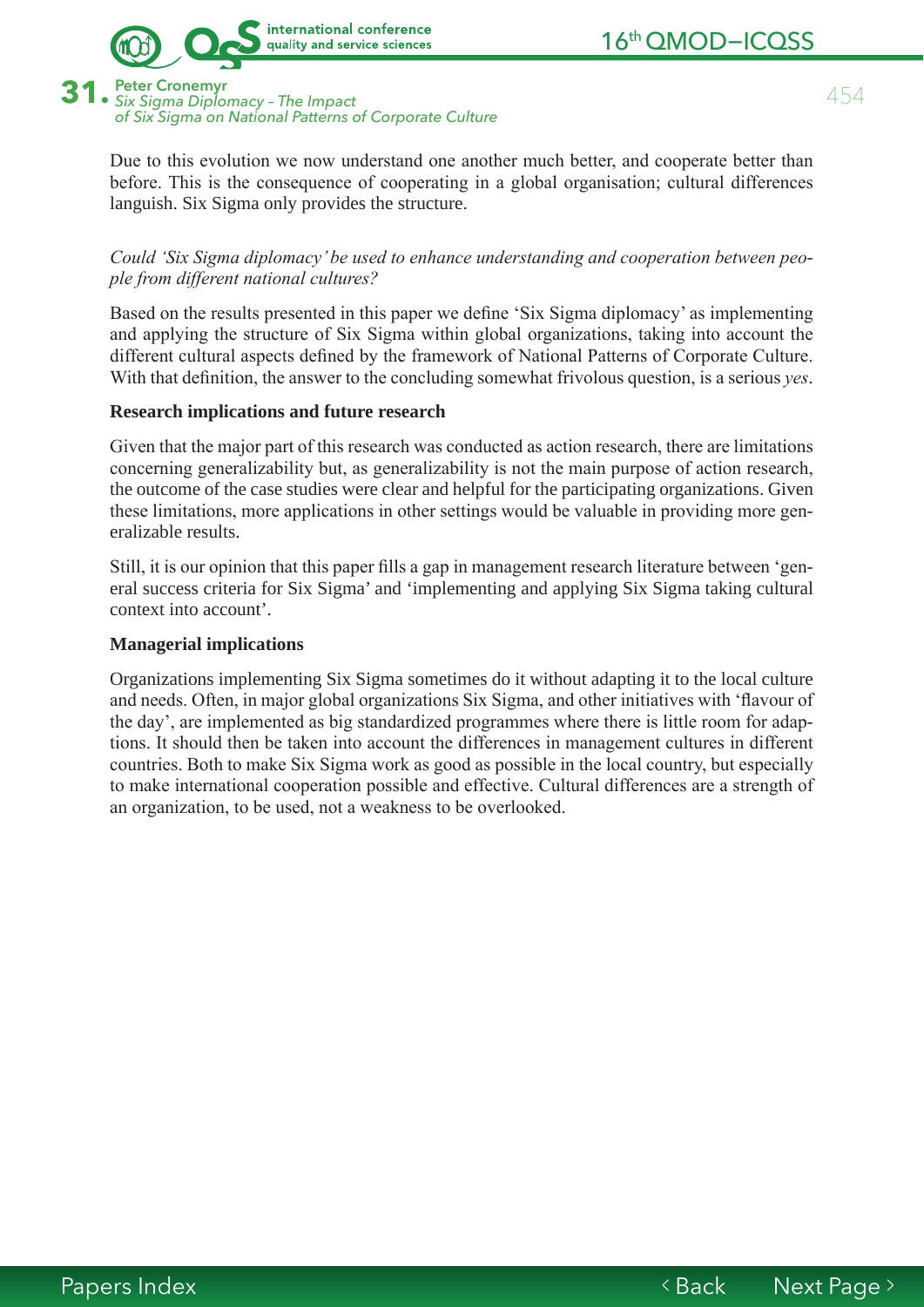

of Six Sigma on National Patterns of Corporate Culture

455

## **References**

Antony, J. and Banuelas, R. (2002) Key ingredients for the effective implementation of Six Sigma programme. Measuring Business Excellence, Vol. 6 pp. 20–27.

Bergman, B., & Klefsjö, B. (2010) Quality from Customer Needs to Customer Satisfaction. (Third edition). Studentlitteratur.

Bond, M. and Lee, P. (1981) Face-saving in Chinese Culture: A Discussion and Experimental Study of Hong Kong Students, in A.King and R.Lee (eds) Social Life and Development in Hong Kong, Hong Kong: Chinese University Press.

Chadwick, G. (2007) Remembering Bill Smith, Father of Six Sigma. iSixSigma Magazine, January/February: 74-76.

Chang, H. and Holt, G. (1991) The Concept of Yuan and Chinese Interpersonal Relationships, in S. Ting-Toomey and F. Korzenny (eds) Cross-Cultural Interpersonal Communication, Newbury Park, CA: Sage.

Crom, S. (2000) Implementing Six Sigma in Europe: a cross-cultural perspective, *Quality Progress*, October, pp. 73–75.

Cronemyr, P. (2007) Six Sigma Management. PhD. Thesis. Division of Quality Sciences, Department of Technology Management and Economics, Chalmers University of Technology.

Dahlgaard, J.J., Kristensen, K., and Kanji, G. K. (1998), Fundamentals of TOM, Carfax, London.

Dahlgaard, J. J., and Dahlgaard-Park S. M. (2006) Lean production, six sigma quality, TQM and company culture. The TOM Magazine Vol. 18 No. 3, pp. 263-281.

Dewey, J. (1910) How We Think. Dover Publications; New Ed edition (July 10, 1997)

Eckes, G. (2001) Six Sigma Revolution: How General Electric and Others Turned Process Into Profits. John Wiley & Sons.

Eriksson, M. and Jakolini, S. (2013) Quality Improvement and cultural differences. A case study regarding Six Sigma implementation at Bombardier Transportation in Suzhou, China. Master's Thesis, Division of Quality Technology and Management, Department of Management and Engineering, Linköping university.

Goldstein, M. D. (2001) Six Sigma programme Success Factors, Six Sigma Forum Magazine, Vol. 1, pp. 36–45.

Gummesson, E. (2000) Qualitative Methods in Management Research, 2<sup>nd</sup> ed. Sage Publications, Newbury Park.  $(1<sup>st</sup>$  ed. 1991)

Henderson, K. M. and Evans, J. R. (2000) Successful implementation of Six Sigma: benchmarking General Electric Company, Benchmarking: An International Journal, Vol. 7, pp. 260–281.

Hofstede, G. (1980) Culture's Consequences: International Differences in Work-related Values, Newbury Park, CA: Sage.

Klefsjö, B., Bergquist, B. and Garvare, R. (2007) Quality Management and Business Excellence, Customers and Stakeholders – Do we Agree on What We are Talking About, and Does it Matter? In the proceedings from QMOD Helsingborg.

Lenkeit, S. (2013) Human Resource Manager, Bombardier Transportation, cultural training